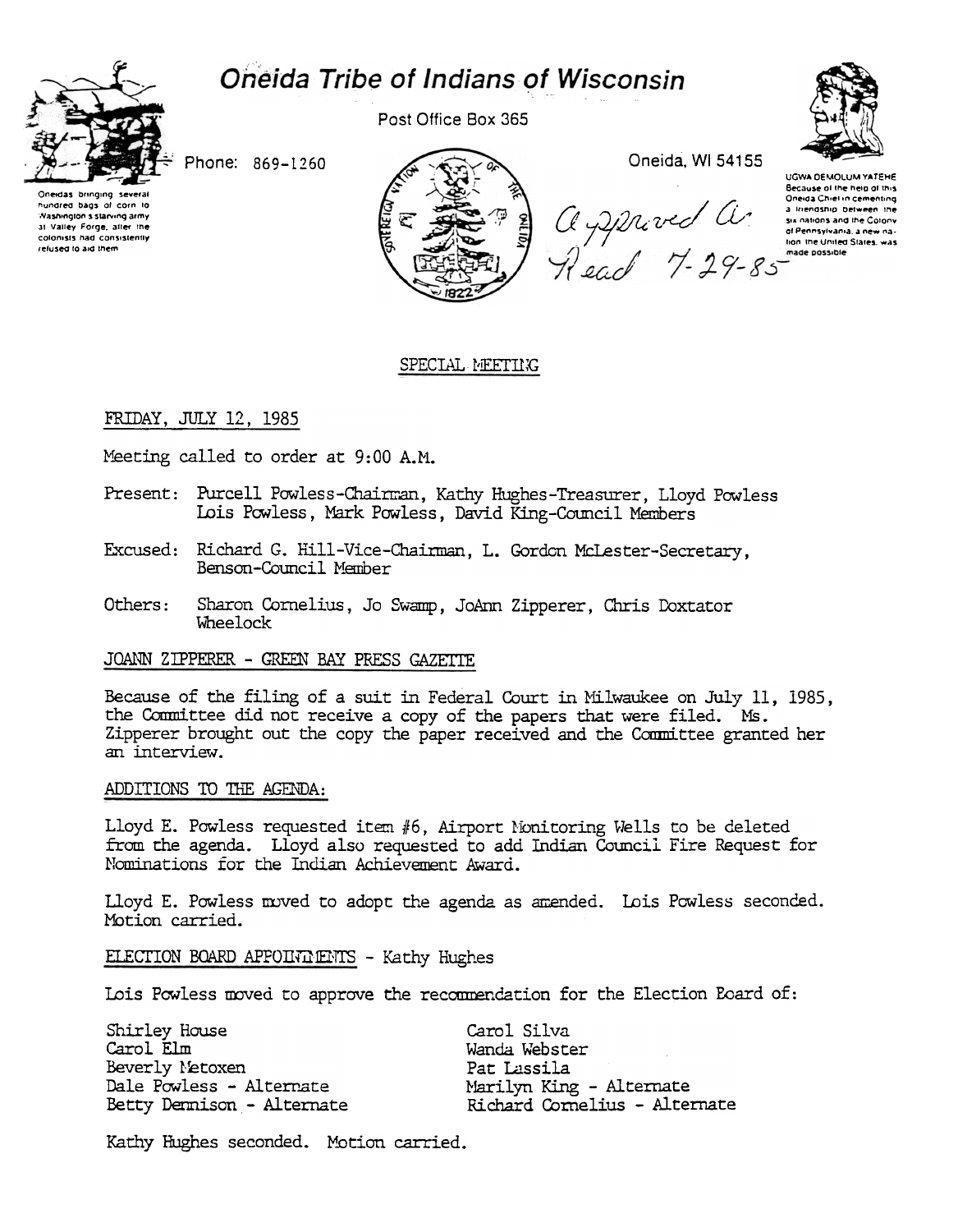Cneida Tribe of Indians of Wisconsin Special Meeting - July 12, 1985 Page 2

## PERSONAL DAY REQUEST

Lloyd E. Powless moved to approve the personal day request of Mark Powless for Monday, July 15, 1985. David King seconded. Motion carried. Mark Powless abstained.

#### **GREENPEACE**

Lloyd Powless stated that this was an update and due to the controversy up to now the feels that we should back off from publically supporting them although we are working with them.

Lois Powless made a motion to have Lloyd write up the Tribe's position on hazardous waste. Dave King seconded. Mark Powless abstained. Motion carried.

#### CONSULTANT AGREEMENTS:

Kathy Hughes moved to approve the consultant agreements for Lloyd Schuyler, Serena Schuyler and Priscilla Manders for the Oneida Bilingual/Bicultural Project from June 19,1985 to July 19, 1985. Dave King seconded. Motion carried.

Lois Powless requested that consultant agreements should come to the Business Conmittee prior to people coming on board for these positions, in the future.

## LAND COMMITTEE - Chris Doxtator

David King moved to approve the recommendation to accept cancellation of Loretta Metoxen's agricultural land on "E". Lloyd E. Powless seconded. ~btion Carried. Resolution 17-12-85-B.

Lois Powless moved to approve item 2, recommendation to accept the agricultural application of Clifford Dean Cornelius. Lloyd Powless seconded. Motion carried.

Lloyd E. Powless moved to approve item  $#3$ , recommendation to allow Clifford to begin farming before paperwork is returned. David King seconded. Motion carried. Item #4 will be postponed until Chris Doxtator arrives.

Item #5 - Lois Powless moved to approve the recommendation to accept the agriculture proposed lease of Hanson Skenandore Jr. David King seconded. Motion carried. Resolution #7-12-85-A.

Item  $#6$  - David King moved to approve the recommendation to approve the request of Leland and Leatrice Powless that their daughter Judy Skenandore be beneficiary to their assignment. Lois Powless seconded. After discussion David withdrew his motion until Chris could be here.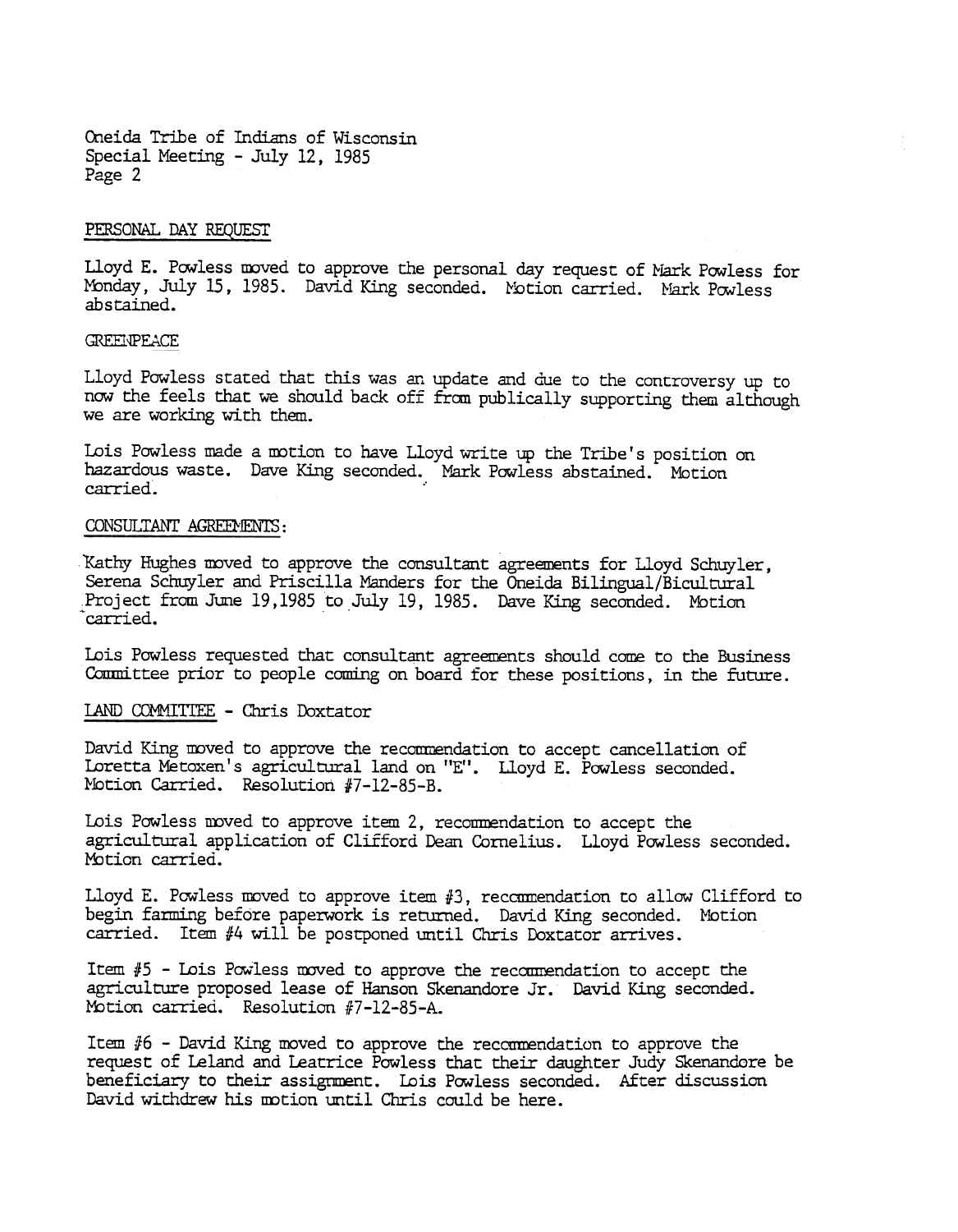Oneida Tribe of Indians of Wisconsin Special Meeting - July 12, 1985 Page 3

LAND COMMITTEE (CONTINUED)

Item #7 - Mark Powless moved to approve Mary Jourdan's beneficiary request regarding redeemed land recommended by the Land Committee. Kathy Hughes seconded. Discussion on policy regarding redeemed land. She will be afforded the same consideration as past policies regarding redeemed land, namely that she be given the status of releasing portions to family members and consider a lawyer regarding her personal property. Lois Powless amended the motion to add the land committee draft up a policy for this type of situation. David King seconded. Motion carried on the amendment. Motion carried on the main rootion.

Item #8 - David King moved to accept Planning Office report. Kathy Hughes seconded. Motion carried.

Item  $#9$  - Kathy Hughes moved to refer this recommendation to designate the area of land east of former James Sdhuyler assignment as alternative A and the area just north of the Tribal Building as alternative B for trailer park, back to the Land Committee for more information and documentation. Mark Powless seconded. Mark asked Kathy to clarify information requested. Kathy stated, narrative report documenting justification for location A or B. This narrative report should be from the Planning Department. Motion carried.

Item  $#10$  - David King moved to approve the recommendation for the abandonment of Ridgeland Park. Lloyd E. Powless seconded. On the vote a raise of hands was called. Mark opposed. Lois and Kathy abstained. Lloyd and Dave voted for. Motion carried.

Item  $#11$  - Kathy Hughes moved to deny the recommendation that all renters be notified to refer any questions/problems they have to the Land Conmittee and be present when the item is to be placed on the agenda. Lloyd E. Powless seconded. Motion carried. Kathy Hughes moved to have Chris Doxtator draft up a policy to deal with complaints and grievances from the tenants to be reviewed by the Land Committee and the Business Committee. Lois Powless seconded. Notion carried.

Item #12 - Lois Powless moved to approve the Land Office report. Kathy Hughes seconded. Motion carried.

Item  $#13$  - Lloyd E. Powless moved to approve the H.I.P. report. Kathy Hughes seconded. Motion carried.

Item  $#14$  - Kathy Hughes moved to approve the recommendation to use the emergency H.I.P. funds to bring the well up to code at the Peterson farm. Lloyd E. Powless seconded. Mark Powless abstained. Motion carried.

Item  $#15$  - Kathy Hughes moved to approve the recommendation to accept quarterly reports from the Land Office, H.I.P. Coordinator and Planning Office. Mark Powless seconded. Motion carried.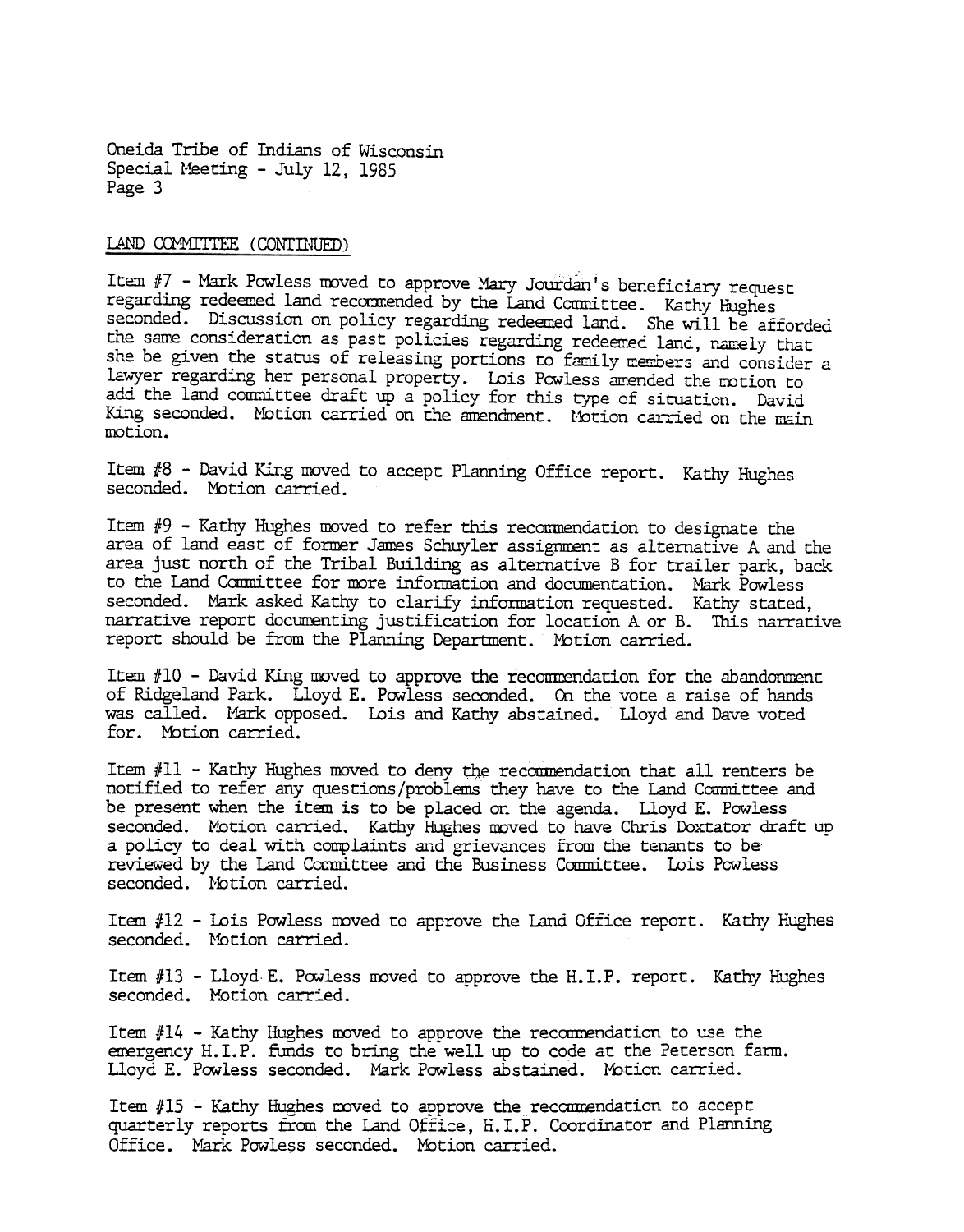Cneida Tribe of Indians of Wisconsin Special Meeting -July 12, 1985 Page 4

# LAND COMMITTEE (CONTINUED)

Request - Chris Doxtator informed the Committee that she had received a request from Larry Bergman from the National Geogenic Survey in. Washington. He requested permission to bury the survey marker on the U and 29 site. Kathy Hughes moved to approve the request. Dave King seconded. Raise of hands requested on the vote. Lois Powless opposed. Mark Powless abstained. Lloyd E. Powless, Dave King and Kathy Hughes for. Motion carried.

Lois Powless stated her reasons for opposing was because this has not gone to the Land Committee. Chris Doxtator stated she had just received this call today.

Return to Item  $#4$  - Lois Powless moved to approve the recommendation to accept the grant of assignment of Leland and Leatrice Powless. Lloyd E. Powless seconded. Kathy Hughes abstained. Motion carried.

Return to Item  $#6$  - Lois Powless moved to approve the recommendation that Judy Skenandore be beneficiary of Leland and Leatrice Powless. Lloyd E. Powless seconded. Kathy abstained. Motion carried.

PERSONNEL - Dale Wheelock

The Business Committee reviewed the informational hirings of:

Irvin J. Metoxen, Jr. for Maintenance Custodian at the Health Center. Beverly J. Summers as Property Management and Receiving Clerk at Accounting Office in the Civic Center. Helen M. Smits as Community Health Staff Nurse at the Health Center Thomas D. Berger as Photo Technician at the Oneida Printing Shop Clarence Cornelius as Custodian at the Norbert Hill Center

Grievance of Dismissal for Darlene J. Laes. The Personnel Commission upheld the dismissal.

New job descriptions for Oneida Bingo:

Mark Powless moved to approve the job description for Cigarette and Pull Tab Supervisor with the deletion of Item  $#4$  - Involved in the planning of future bingo games and  $#7$  - Responsible to maintain office when manager and assistant are unavailable. Lois Powless seconded. Motion carried.

Mark Powless moved to approve the job description for the position of Maintenance Supervisor with the deletion of  $#12$ , Shovel and operate snowblower. Dave King seconded. Motion carried.

Lois Powless moved to approve the job description of Kitchen Supervisor. Mark-Powless seconded. Motion carried.

 $\sim$